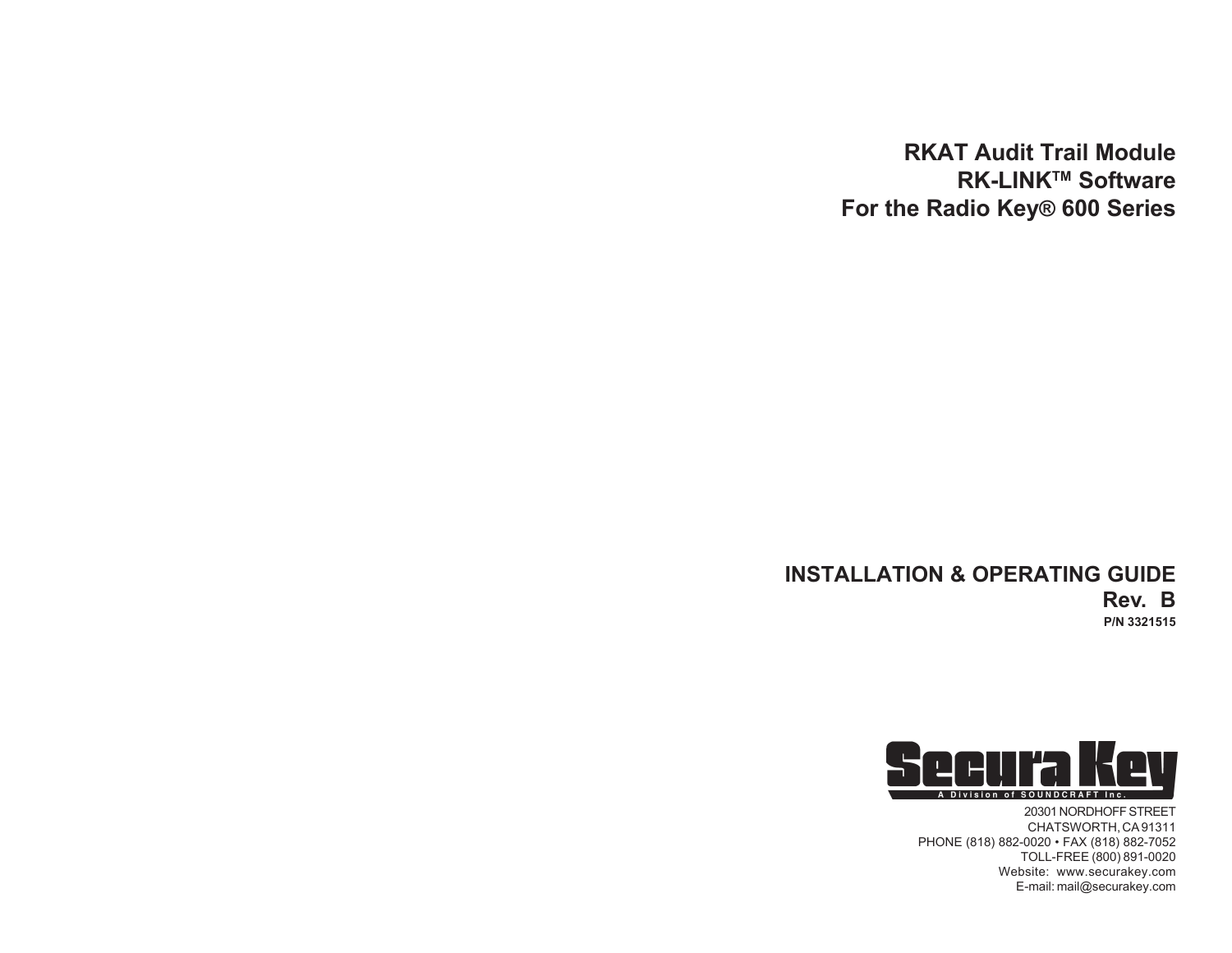COPYRIGHT © 2001 SOUNDCRAFT, INC.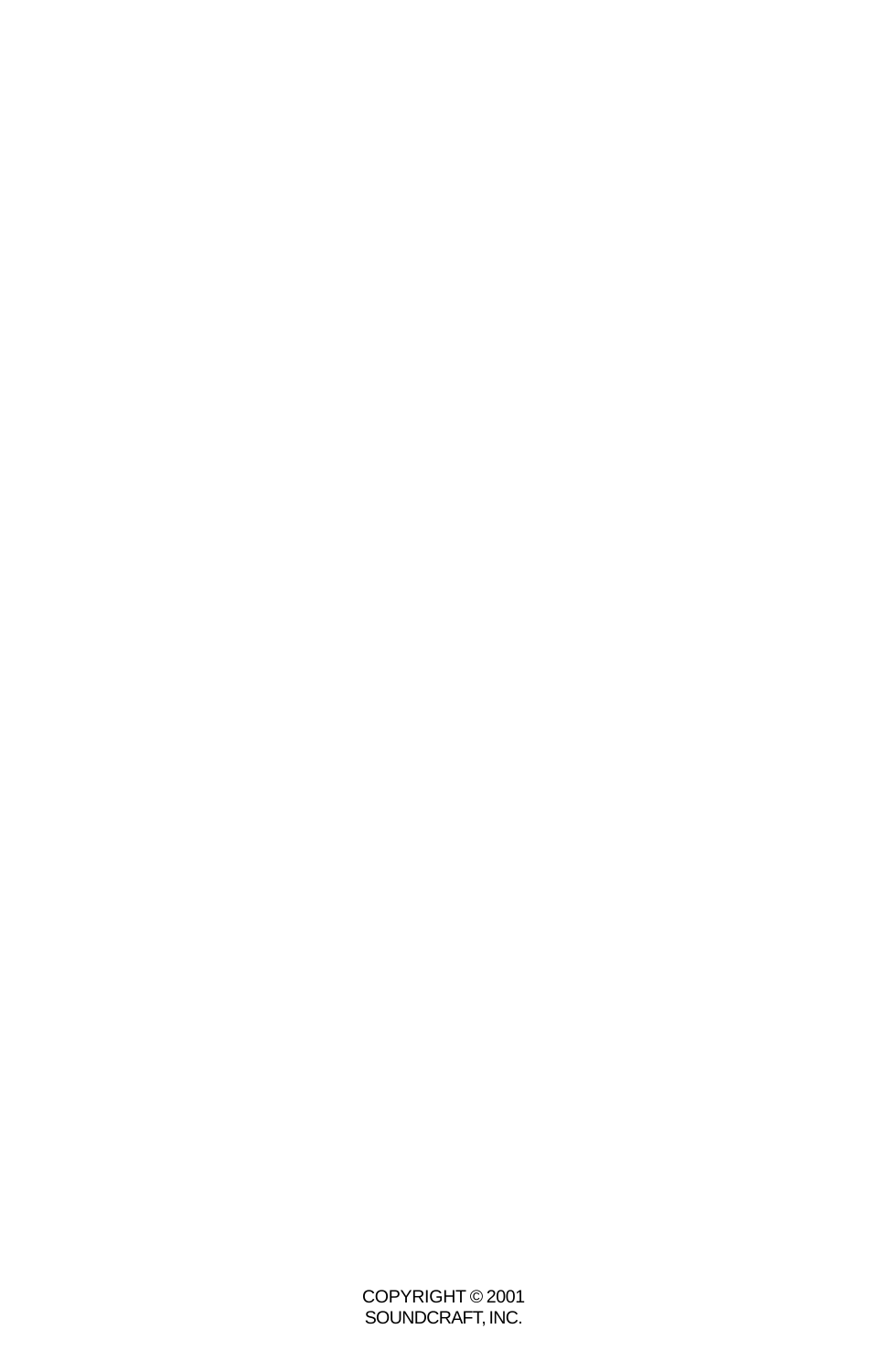# **RKAT & RK-LINK™ INSTALLATION AND OPERATING GUIDE**

# **TABLE OF CONTENTS**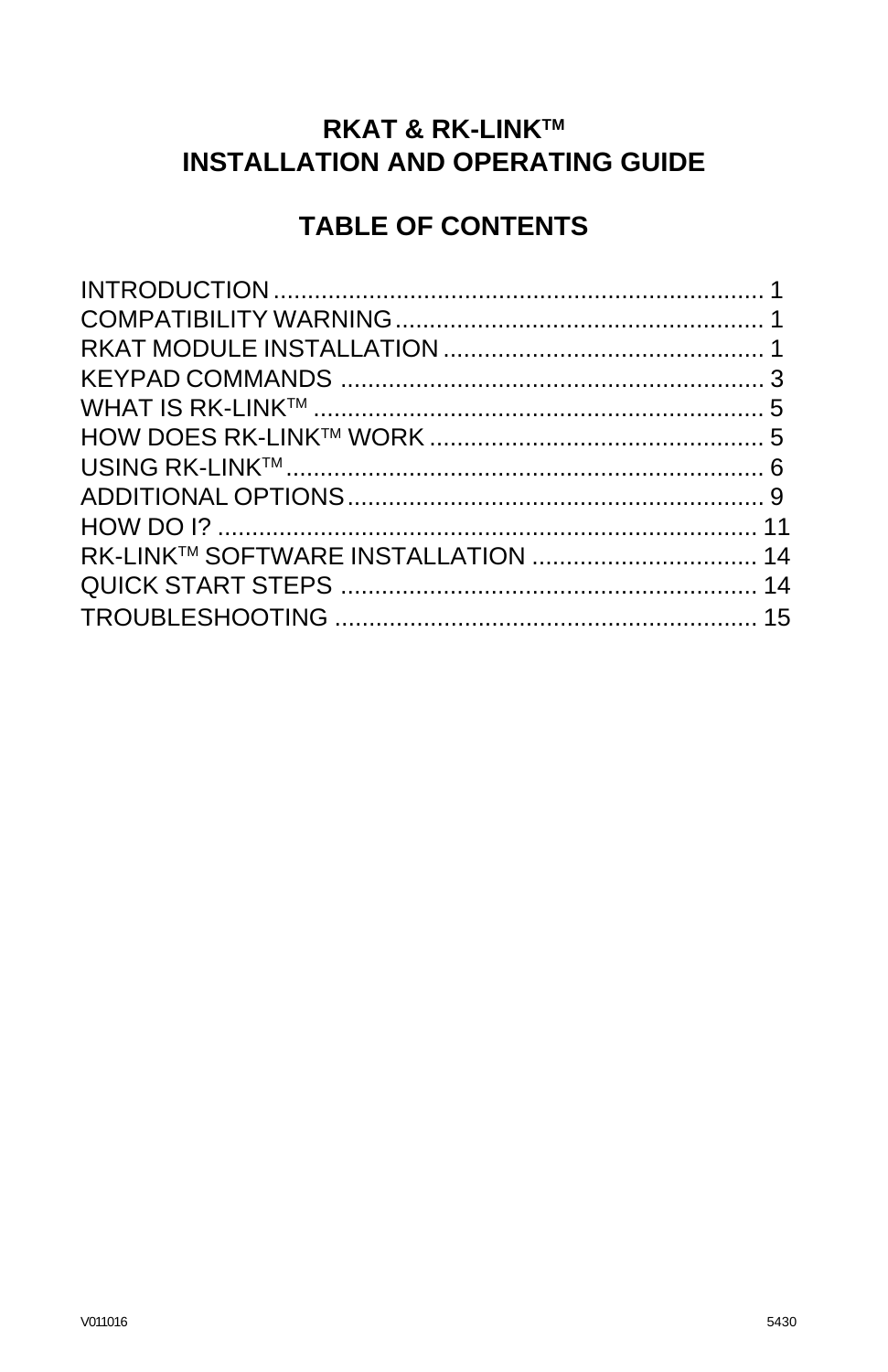# **INTRODUCTION**

The RKAT Audit Trail Module allows the Radio Key® 600 to communicate with a serial printer or with a PC, using the RK-LINK™ Software for Windows® 95/98/NT. The RKAT Module must be permanently installed in each RK600 to maintain a time-stamped Audit Trail (History Transactions).

# **COMPATIBILITY WARNING**

Verify that the RK600 has firmware Version 4.01 or greater. See label on the processor (Fig 1). **If the Version number is less than 4.01, the unit must be returned to the factory for upgrade.** Contact your dealer or distributor for information.

There are two versions of RK-LINK™ software used with the RKAT Audit trail Module:

**RK-LINKTM Version 1.3x** - Compatible with RK600 Version 4.01 or 5.01 Firmware, without the PIN entry feature.

**RK-LINKTM Version 2.x** - Compatible with RK600 Version 4.5 or 5.5 Firmware, with the PIN entry feature.

If you do not know which version of RK600 that you have, remove the unit from the mounting plate and look at the label on the processor (square chip) in the center of the circuit board.

If you use  $RK$ -LIN $K^{TM}$  software with an incompatible reader, the software will display a "wrong version" message. There will be no damage to the reader or to the stored data.

We are shipping only the Version 2.X software with Audit Trail Modules. If a software diskette is damaged or you need the old version, you can download RK-LINKTM from Secura Key's web site at http:\\www.securakey.com, or call the factory to obtain a copy.

### **Installation Procedure**

- 1. Remove RK600 unit from the wall
	- a. Remove mounting screw at the bottom of the unit
	- . Swing bottom of housing outward
	- c. Lift up CAREFULLY to avoid breaking wires
- 2. Disconnect power by unplugging the power supply.
- 3. Run cable from RK600 location to PC, Printer or 6-Conductor RJ-11 Wall Jack. Use 4-conductor, shielded cable, 18-24AWG, and connect the shield to ground at one end only.
- 4. Plug the RKAT into Connector J3 at the RK600 (see Figure 1 for orientation).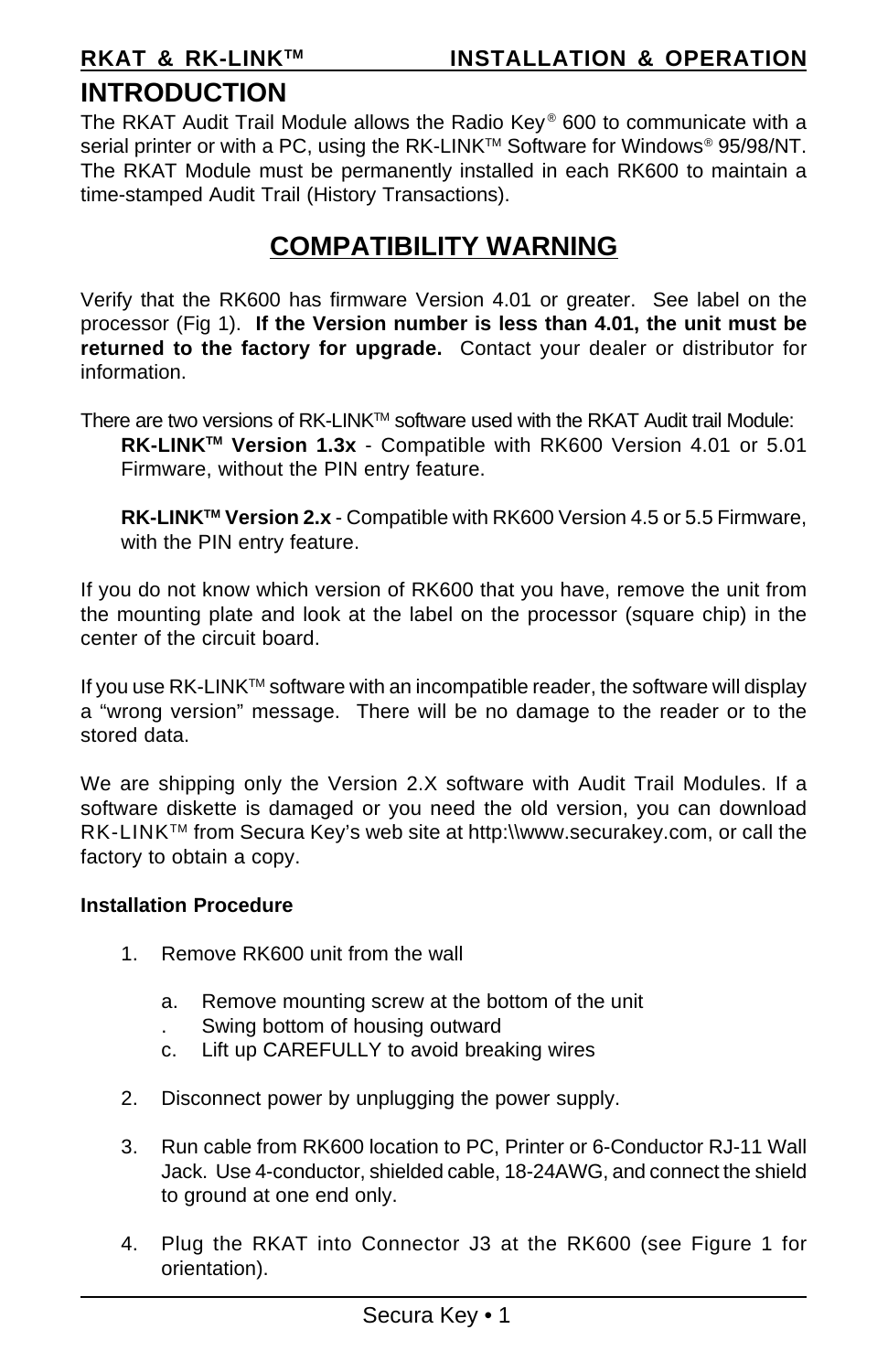### 5. **Connecting the Data Cable**

### **Connecting to a PC**

Cut the pre-wired RKAT data cable assembly in half and splice in additional cable as required; match conductors carefully at each end (red-red, black-black, brown-brown, orange-orange, shield-shield). When splicing, solder and insulate with tape or heat-shrink tubing, or use gel-filled crimp connectors.

Cable is pre-wired with a DB9 Female connector for connection to PC. If the PC COM port is a DB25 connector, install a standard 9-Pin Male-to-25-Pin Female adapter at the end of the cable.

### **Connecting to a Serial Printer**

Follow PC cable instructions above, then add a DB9 female-to-DB25 male gender changer to the supplied DB9 Female connector at the end of the cable. Set printer to 2400 baud, no parity, 8 data bits, 1 stop bit. Be sure to turn on continuous printing (see pg. 4)

### **Connecting to a 6-Conductor RJ-11 Wall Jack**

Cut off DB-9 connector, strip and tin cable ends and wire to screw terminals on back of RJ-11 jack as shown in Table 1. This wiring allows the Secura Key CBLSA cable kit to be used to connect a PC or Printer.

6. Reconnect power by plugging in the power supply.

### **NOTE**

### **The RKAT must be installed before power is applied to the RK600 Unit, or the RK600 will not recognize the RKAT, and the device will not communicate.**

7. Before connecting the PC or Printer, it is recommended to clear the transaction buffer at the RK600. At the reader keypad, enter the following sequence:

$$
\text{PASSWORD}, \underbrace{\boxed{\leftarrow}}_{\text{(ENTER)}} + \underbrace{\boxed{\bigstar}}_{\text{I}} + \underbrace{\boxed{\bigstar}}_{\text{VOLD}} + \underbrace{\boxed{\longleftarrow}}_{\text{(ENTER)}}
$$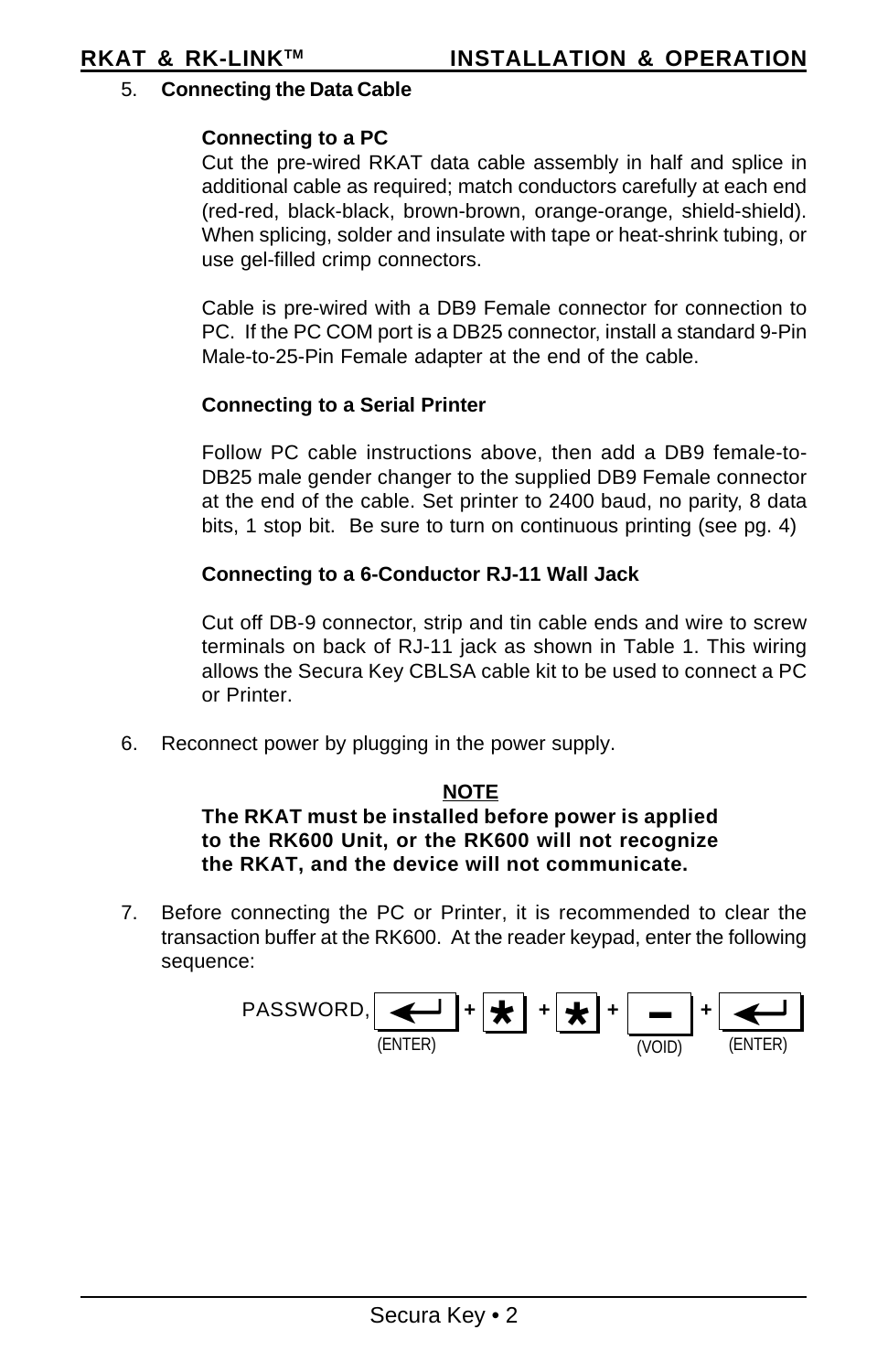



| Table 1 - RJ-11 Wiring Connections |                  |                 |    |                                          |  |  |
|------------------------------------|------------------|-----------------|----|------------------------------------------|--|--|
| <b>RKAT WIRE COLOR</b>             | <b>FUNCTIONS</b> | <b>DB9 PINS</b> |    | <b>DB25 PINS   RJ-11 JACK WIRE COLOR</b> |  |  |
| Red                                | <b>RXD</b>       | 3               | 2  | <b>Black</b>                             |  |  |
| Orange                             | <b>CTS</b>       |                 | 20 | Red                                      |  |  |
| Brown                              | <b>TXD</b>       | 2               | 3  | Yellow                                   |  |  |
| <b>Black</b>                       | GND              | 5               |    | White                                    |  |  |

### **KEYPAD COMMANDS FOR TIME AND DATE**

The RKAT includes a real time clock/calendar for transaction history printouts. You can set the time and date from the RK600 keypad.

Enter your password and press before each of the following commands:

**Enter the Time in 24-hour military format using leading zeros.**

(ENTER)

For Example, to enter 6:08 PM, press the following:

$$
\boxed{\text{S}} + \boxed{1} + \boxed{8} + \boxed{9} + \boxed{8} + \boxed{0} + \boxed{8} + \boxed{\text{C}}
$$

### **Enter the Date in U.S. format using leading zeros.**

For Example, to enter January 8,1997, press the following:

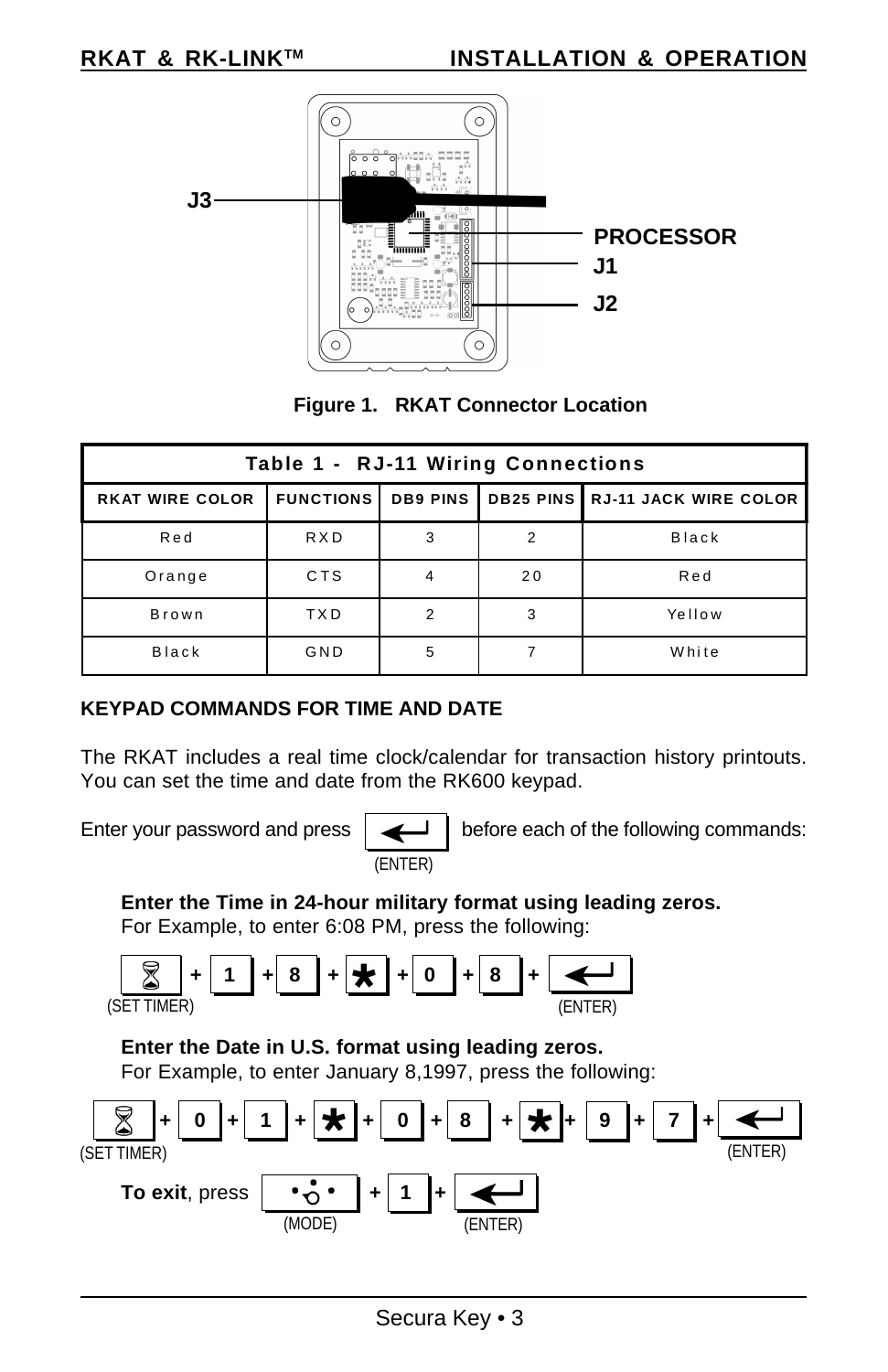### **KEYPAD COMMANDS FOR PRINTER OPERATION**

By connecting a Serial Printer to the RKAT, you can obtain a continuous printout of all transactions. You can also use keypad commands to print the last 150 stored transactions, or to print a list of all valid User Numbers and corresponding Tag Numbers.

The reader will continue to operate during extended report printing. Real-time transactions occurring during report printing will print after the report has finished printing.

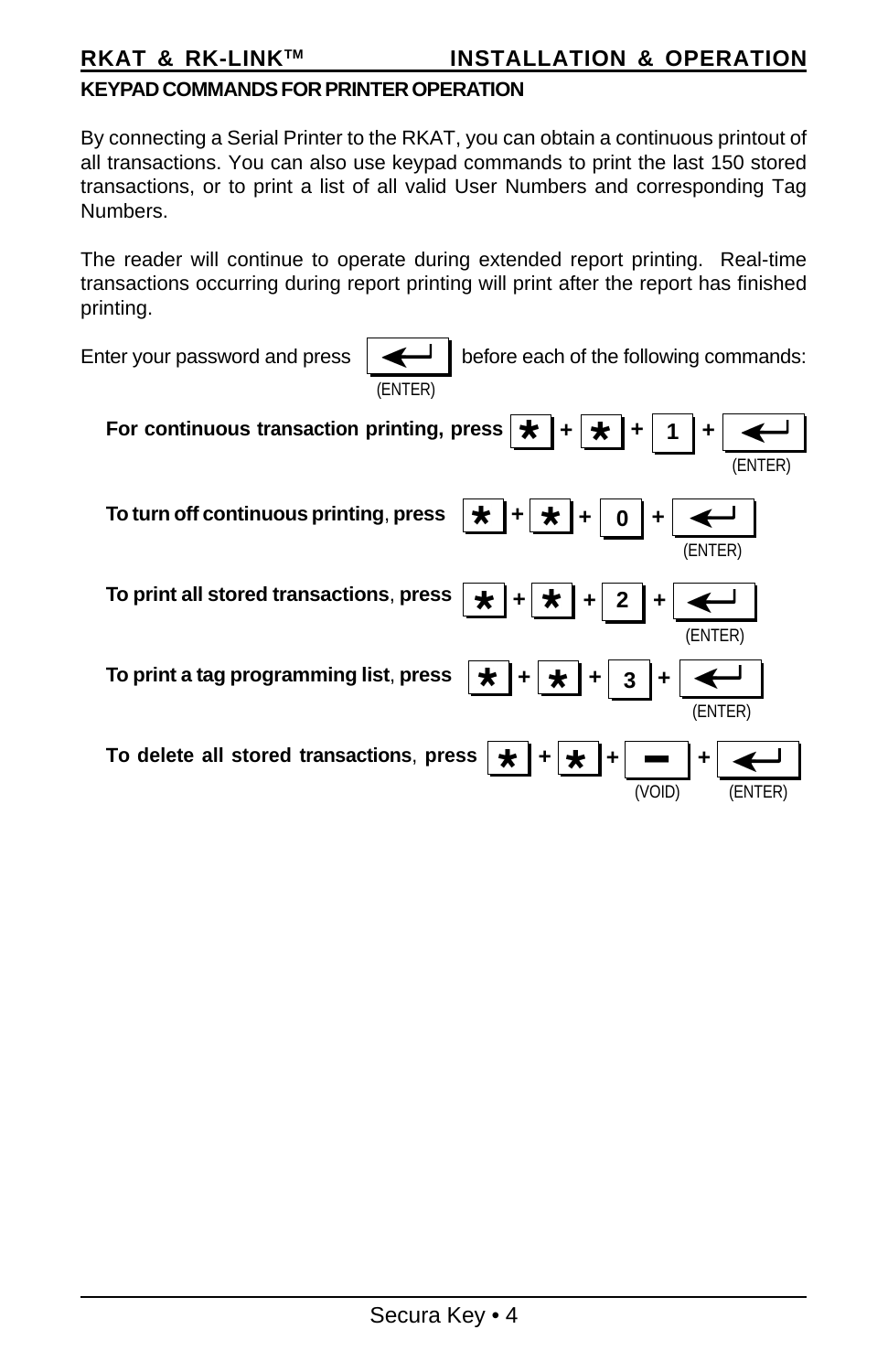# **What is RK-I INK™?**

RK-LINK™ is a software program written specifically for the Radio Key 600 access control unit. It allows you to program and control the reader from a PC, create a User / PIN/Tag number database and download it to the reader, and upload the last 150 transactions from the reader to print or display "audit trail" reports.

## **How does RK-LINKTM work with the RK600?**

RK-LINK<sup>TM</sup> communicates with the PC by sending RS-232 serial data from the RKAT Module to the PC's Serial COM Port. RK-LINKTM has two databases: a User database which can be modified and sent to the reader (updating the RK600's local User database), and an Audit Trail or Transaction Database which consists of historical data acquired from the reader's local transaction buffer. RK-LINK™ also stores basic configuration data which can be modified and sent to the reader. Open Door and Reader Mode commands can be sent directly from the PC to the reader.

**User Database** - RK-LINK's™ User database, allows you to program or delete Key Tags or PINs at the PC, and then send the data to the reader. The PC User database also contains additional data fields for the user name, and other employee or tenant information.

The User database stored at the RK600 contains only User Numbers and Tag / PIN Numbers. The reader's User database is used to grant or deny access to Key Tag / PIN users.

When adding RK-LINK™ to an existing RK600, key tags will already have been programmed into the reader database by using the programming keypad at the reader. You can use RK-LINK's™ Import Tags option to copy the existing reader database into the PC database. Then, you can add User Names and employee or tenant information to the PC database. Once you begin using RK-LINK™, it is recommended that you do all of your programming at the PC and send it to the reader. This will ensure that the databases at the PC and reader always agree.

**Audit Trail (Transaction History)** - RK600 stores a time-stamped record of the latest 150 transactions. Each transaction includes the User Number, Tag / PIN Number, Time and Date, and what happened. Each time the RK-LINKTM program is started, it automatically acquires transactions from the RK600. RK-LINK™ will continue to acquire data in real time as long as the program is running and reader remains connected. If you exit RK-LINKTM and restart it later, only the transactions that occurred since the last connection to the reader will be uploaded to the PC. Note that Void Card Transactions show the last four digits of the tag number as "\*\*1234."

If you close RK-LINKTM, disconnect the reader, or turn off the PC, the reader will continue to store transactions as people use the reader. If more than 150 transactions occur before the reader is reconnected to RK-LINK™, then the oldest transactions will be lost, and only the latest 150 transactions will be uploaded.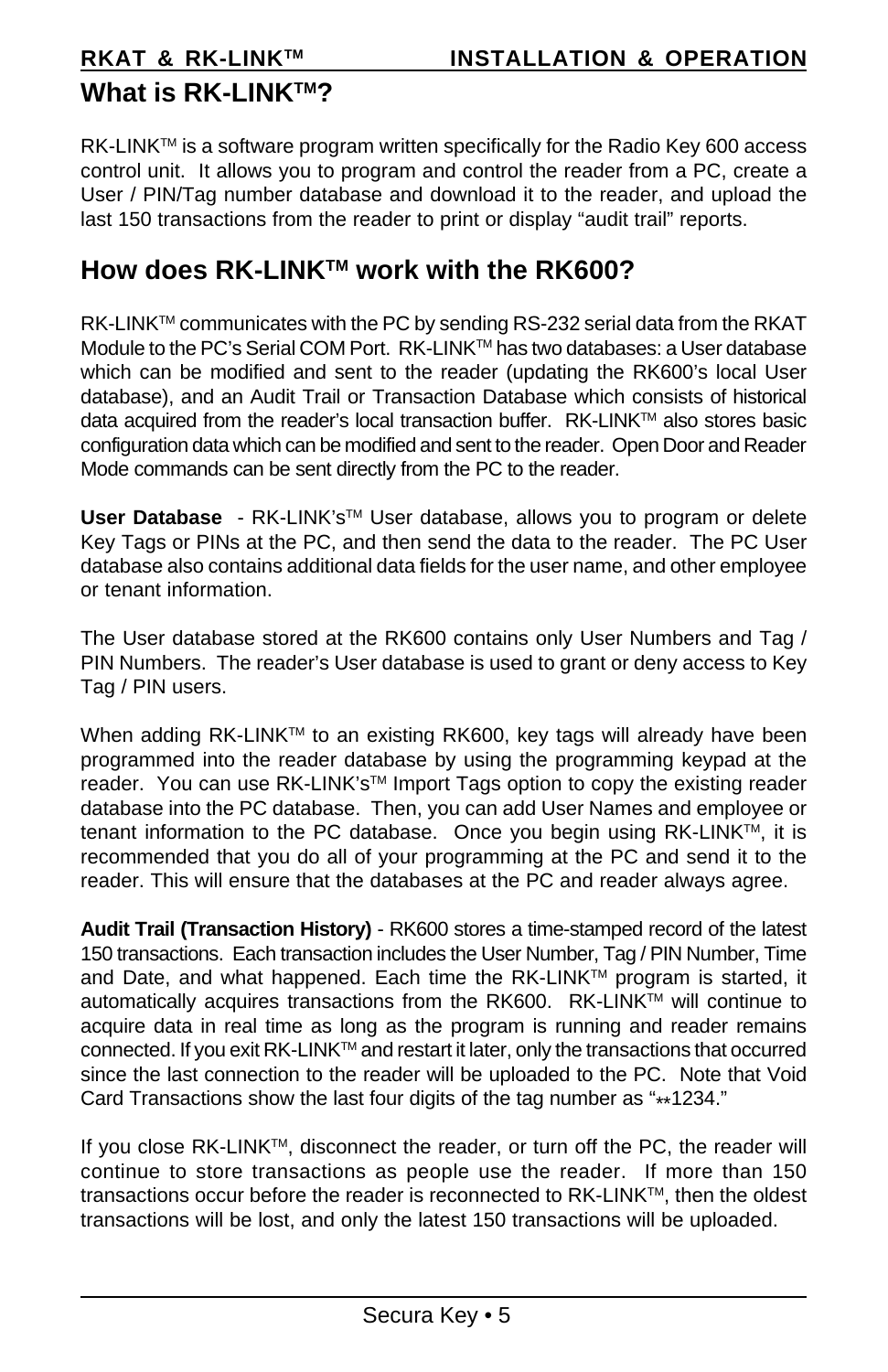# **Using RK-LINKTM**

RK-LINK's™ main screen area displays either the Transactions Window or the User Database Window. The top menu allows you to switch between windows, and to access all commands and functions. When working in either window, you can click also the right mouse button for a pop-up menu providing quick access to commands.

Toolbars with picture buttons are provided for ease of use. The Main Toolbar is always displayed. The Transactions Window and the User Database Window each have their own toolbars. To view the name or function of a toolbar button, use your mouse to hold the cursor over the button and the name will display.

### **Main Toolbar Buttons and Their Functions**



ľoť

**View Transactions -** Click on this button to display View Transactions. This window displays all transactions uploaded from the RK600. When RK-LINK™ is started, this window displays automatically. If you leave this screen displayed, you can view transactions as they occur. You can use the Navigation Buttons, scroll bar or arrow keys to move through the transaction database.



**View/Modify Tags -** Click on this button to display the User database in a list format. You can use the Navigation Buttons, scroll bar or arrow keys to move through the list.



**View/Modify Reader Configuration** - Click on this button to view the RK600 Configuration menu. Use the tabs to select Configuration (set reader parameters) or Transaction Control (view/clear reader transaction buffer). Click on the Exit button to clear this window.



**Set Reader Password - Click on this button to view or change the reader** password. The reader password is transmitted automatically by RK-LINK™ whenever it communicates with the RK600. The RK600 must verify the password for communications to begin. This is the same password that is used at the reader keypad to manually program the RK600. If this password is changed at the reader, it must also be changed at the PC. The Reader Password must be 5-digit, numeric. This password does not perform the same function as the RK-LINK™ Log On password (although you could assign the same password). Click on the Cancel button to clear this window.



**View/Set Reader Time and Date -** Click on this button to view or change the reader time and date. Enter time in 24-hour Military format; enter the date in US format, mm/dd/yy.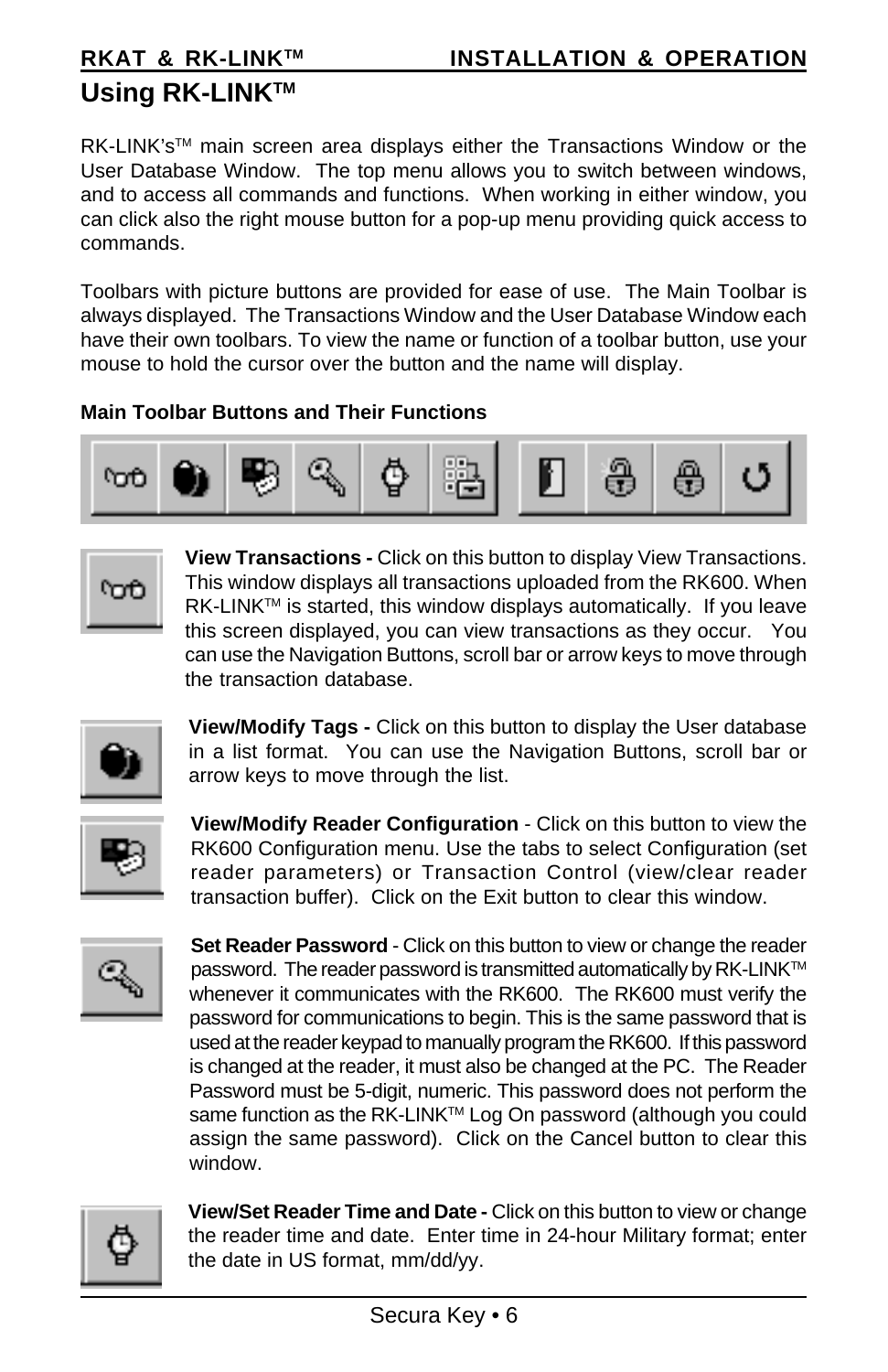**RKAT & RK-LINK™ INSTALLATION & OPERATION** 



**Self Test** - This is used by factory service technicians to check the RF level.



**Open the Door Now** - Click on this button to send an Open Door command to the reader. This activates the latch and shunt relay for the programmed time period.



**Unlock the Door Now** - Click on this button to send an indefinite Unlock command to the reader (same as Mode #3 via the reader keypad). Reader will remain unlocked and LED will blink green indefinitely.

$$
\bigoplus_{i=1}^{\lfloor \frac{m}{2} \rfloor}
$$

**Lock the Door Now** - Click on this button to send an indefinite Inactive command to the reader (same as Mode #2 via the reader keypad). Reader will remain unlocked and LED will blink red.



**Return Door to Normal** - Click on this button to cancel an Unlock or Inactive command, and to return the reader to normal mode (same as Mode #1 via the reader keypad).

### **Transaction Window Toolbar Buttons**





**Print Transaction Reports** - Click on this button to print or display a transaction report. You can also select a range of pages and print multiple copies. For a report on specific transaction types, a specific range of dates or a specific user, click on the Filter button first.

### **Navigation Buttons:**



**First Transaction** - moves cursor to first record in the transaction database

**Previous Transaction** - moves cursor back by one record

**Next Transaction** - moves cursor ahead by one record

**Last Transaction** - moves cursor to the last record in the database



**Erase** - Click on this button to delete all transactions from the PC transaction database.



**Filter** - Click on this button to specify which transactions will be displayed. You must use this button in order to print a report on specific data. The Transaction Filter Control window allows you to select the types of transactions, one individual user, a date range and a time range for transactions to be displayed. Click on the Defaults button to undo filtering and re-display all transactions.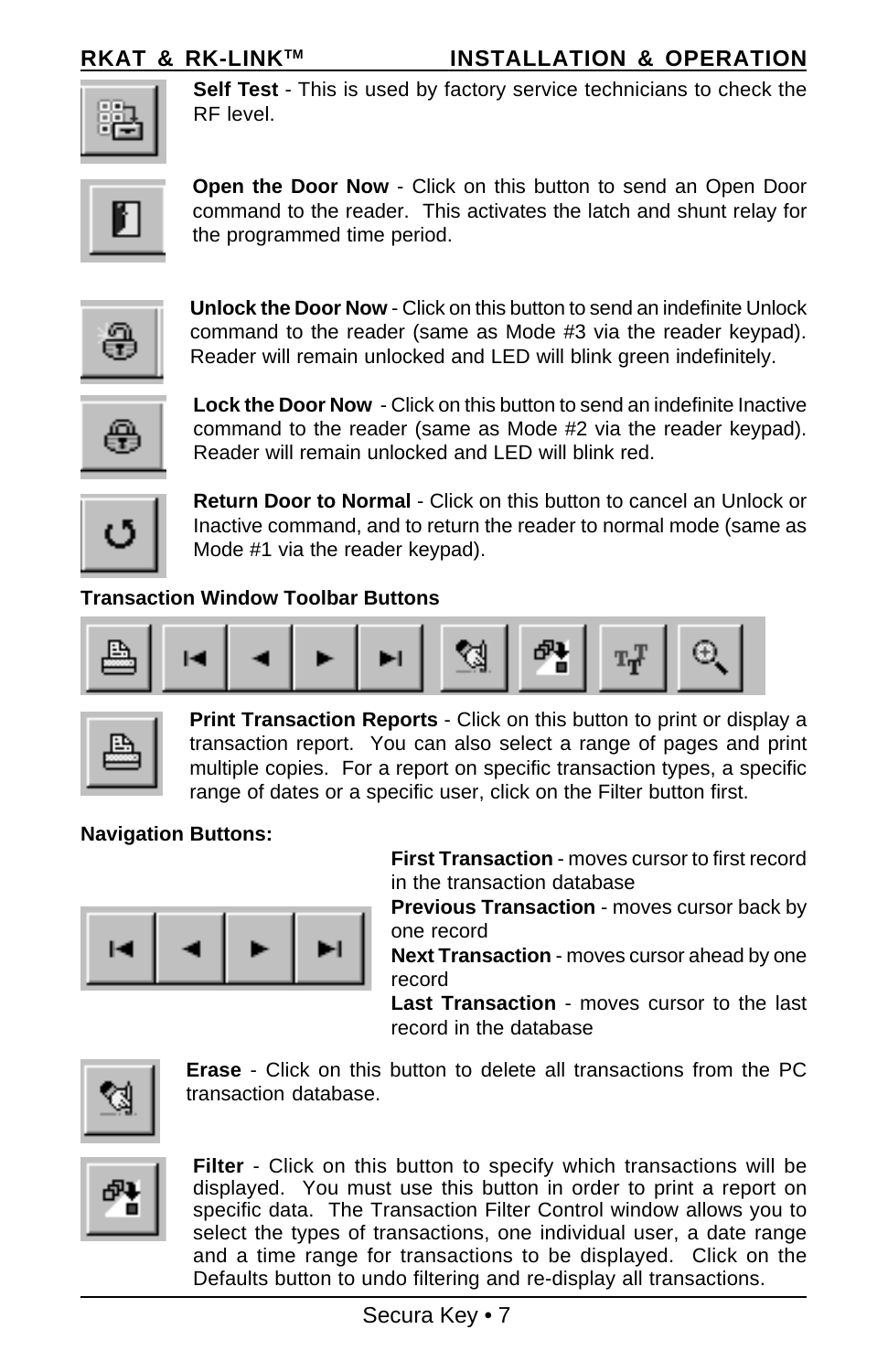**RKAT & RK-LINKTM INSTALLATION & OPERATION**

|--|

**Change Colors** - Click on this button to change the color coding of Void (Red) and Valid (Green) transactions in the View Transactions display. Click on the Defaults button to restore the RK-LINK™ default colors.



**Zoom In/Out** - Click on this button to display an individual transaction record (the one at the current cursor location). Click this button again to return to the List View display.

### **User Database Toolbar Buttons**





**Print Tag Reports -** Click on this button to print or display a User report. You can also select a range of pages and print multiple copies.

### **Navigation Buttons**



**First User** moves cursor to first record in the User database

**Previous User** moves cursor back by one record

**Next User** moves cursor ahead by one record **Last User** moves cursor to the last record in the database

$$
\left\vert \,\cdot\,\right\vert
$$

**Insert User** - Click on this button to add a new user to the User database. The software will automatically select the next available user number. Type in the Tag / PIN Number and the user's name and other pertinent data.

$$
\lfloor - \rfloor
$$

**Delete User** - First, place the cursor on the record of a user that you wish to delete, then click on this button to delete that user from the User database. Click on the Send button to send this deletion to the reader If you change your mind, you can right-click the mouse anywhere in the database and select Undo Delete. Be sure to click on Send again if the deletion has already been sent.



**Edit User** - First, place the cursor on the record that you wish to change, then click on the Edit User button. The User Detail record is displayed. Make the desired changes, then click the Save button to confirm or the Cancel button to abort the changes. If you have changed the User Number, Tag / PIN Number, or have Voided the user, you must also click on Send to transmit the changes to the reader.



**Save Changes** - Click on this button to save User Database changes to the PC database.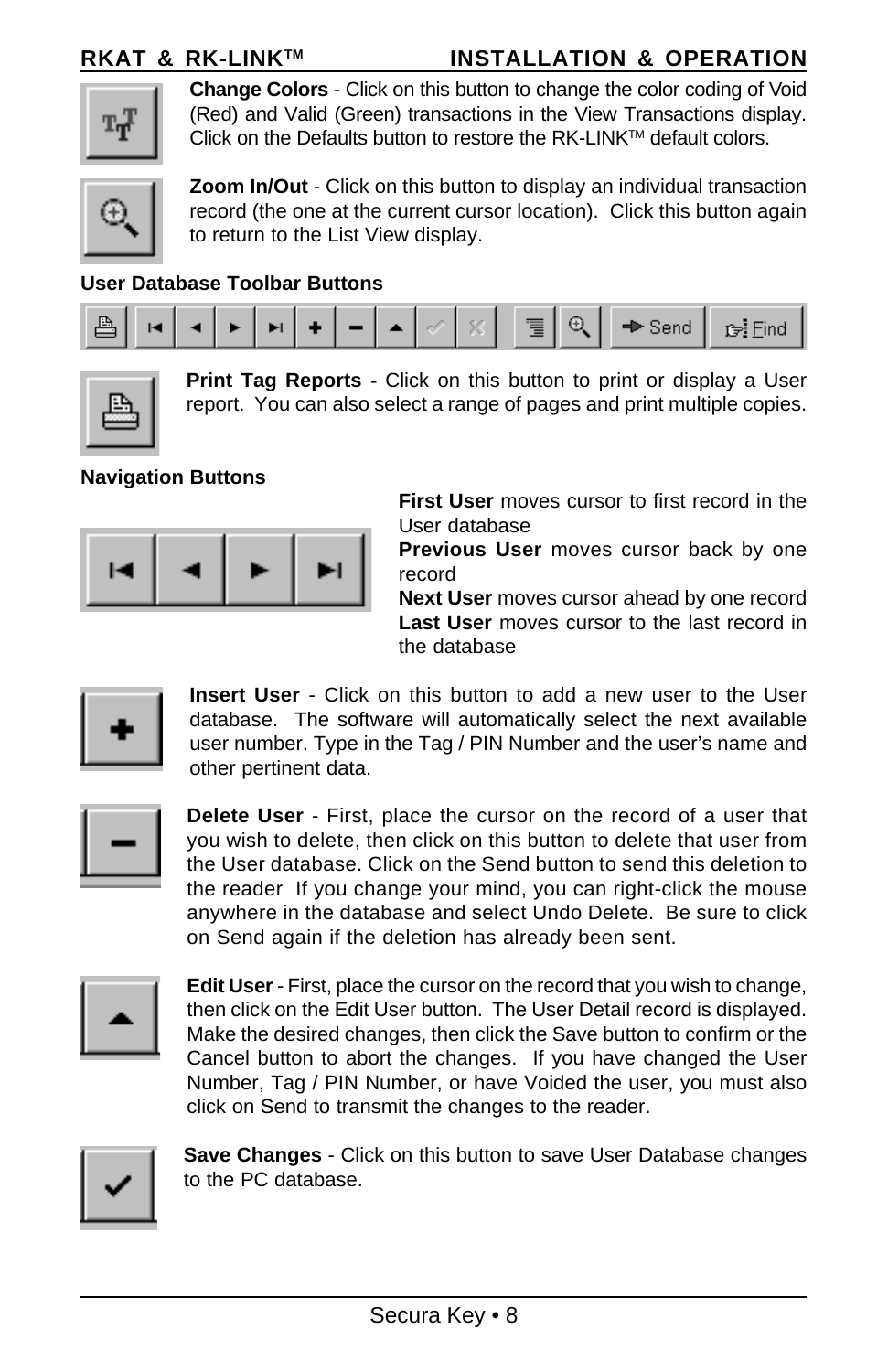**RKAT & RK-LINK™ INSTALLATION & OPERATION** 



**Cancel Changes** - If you have not yet Saved changes, click on this button to undo User database changes that you have just made.



**Void User** -This allows you to deny access to a selected user without removing his/her data from the database. First, place the cursor on the user record to be voided, then click on this button. The User Number is set to 0. Click on Send to transmit the changes to the reader. If you later wish to re-validate a voided user, the next button (next to the User # field) will insert the next available user number for you.



**Zoom In** - Click on this button to display an individual User record (the one at the current cursor location). If you want to make changes to that record, click on the Edit button.



**Send** - Click on this button to send any User database changes to the Reader. Note that the reader will go into "Locked" mode (Blinking Red LED) during the send operation, followed by a solid Amber LED, then returning to normal. This operation will only take a few minutes.

$$
\mathbb{F}^{\frac{1}{2}} \text{Find } \sqrt{\text{DAVIES}}
$$

**Find** - This feature allows you to search for a User record. First, you must sort the User database by the

data field you will be using for the search, by clicking on the appropriate column heading (Last Name, Tag Number or User Number). Then click on the Find button and type in the name or number you wish to find. The cursor will jump to the first matching record.

# **Additional Options**

These options are found only on the top menu (not on the tool bars).

**Import Tags** - This function allows you to copy the reader User database into the PC User database. This is useful when adding RK-LINKTM to an existing RK600 installation that has already been programmed via the reader keypad. Click on Users on the top menu, then select Import Tags. RK-LINK™ will acquire the User database from the reader and will display it together with the PC User database in a split screen window, allowing you to view and compare the two databases. When RK-LINK<sup>TM</sup> is newly installed, the PC database is empty. To proceed with the import, click on Import.

You may need to import tags or PINs from the reader database to the PC database after some User records have been programmed at the PC. If this is the case, it is recommended that you print a current User Report before proceeding with the import. Any tags from the reader database that match with tags stored in the PC database will remain unchanged.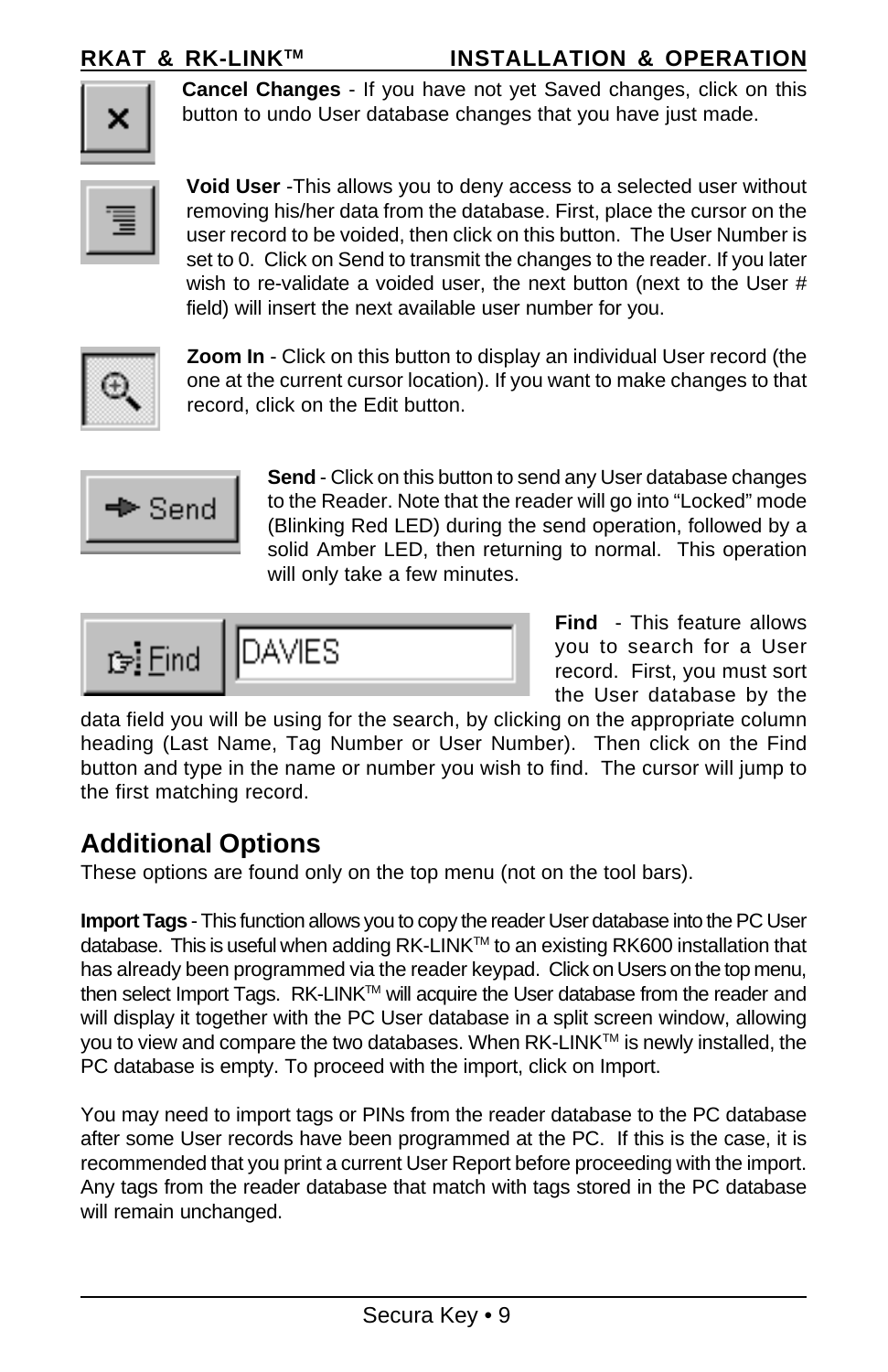### **RKAT & RK-LINKTM INSTALLATION & OPERATION**

If the Tag Numbers at the PC and reader are the same, but the User Numbers are different, new PC database records will be created for the Tag Numbers imported from the reader, and the existing User records at the PC will have their User Numbers and Tag ID Numbers set to zero in the database. Note that this does not apply to PINs; one PIN may be assigned to multiple user numbers.

Following the import, to reconcile your database, simply Click on View Tags, then sort by User Number (click on the User column heading). All the User Numbers with User Number 0 will appear first. Print the User report. Then re-sort the User database by Last Name (click on the Last Name column heading). The records with no name information will appear first. Again, print a User report. Edit the database as required, and then click on Update Reader, so that the PC and Reader databases will agree. Note that RK-LINK™ will not allow multiple records with the same Tag Number or User Number, except for 0.

**Update Reader** - Click on Users on the top menu, then select Update Reader. This will send the PC User database to the reader, and it will clear the current reader User database. Use this option to copy the PC database to any reader. During the update, the reader will go into "Locked" mode (Blinking Red LED) followed by a solid Amber LED, then return to normal mode.

**Utilities** - This function allows you to set or change the COM Port where the RKAT is connected to the PC. Click on Utilities on the top menu, then click on COM Port and select 1 or 2 as appropriate.

| $\vert x \vert$<br>Tag-User Database vs. RK 600 Tags |                         |       |       |              |                   |    |  |            |       |       |  |
|------------------------------------------------------|-------------------------|-------|-------|--------------|-------------------|----|--|------------|-------|-------|--|
| <b>Tag User Database</b><br><b>Reader Tags</b>       |                         |       |       |              |                   |    |  |            |       |       |  |
|                                                      | <b>PIN</b>              | Tag#  | User# | Last Name    | <b>First Name</b> | MI |  | <b>PIN</b> | Tag#  | User# |  |
|                                                      |                         | 1550  |       | Hamilton     | Jeff              |    |  |            | 1550  |       |  |
|                                                      | $\overline{\mathbf{x}}$ | 4444  |       | 4 Nguyen     | Khoa              |    |  | ⊠          | 4444  | 4     |  |
|                                                      | ⊠                       | 6060  |       | 60 Broadway  | Tom               |    |  | ⊠          | 6060  | 60    |  |
|                                                      | ⊠                       | 6666  |       | 6 Hamilton   | Jeff              |    |  | ⊠          | 6666  | 6     |  |
|                                                      | ⊠                       | 8080  |       | 80 Chandler  | Paul              |    |  | ⊠          | 8080  | 80    |  |
|                                                      | ⊠                       | 9999  |       | 9 Morris     | Gordon            |    |  | ⊠          | 9999  | 9     |  |
|                                                      |                         | 11990 |       | 352 LaBounty | Joanne            |    |  | ٠          | 11990 | 352   |  |
|                                                      |                         | 12052 | 477   | Swanson      | Mike              |    |  |            | 12052 | 477   |  |
| Import<br>Cancel                                     |                         |       |       |              |                   |    |  |            |       |       |  |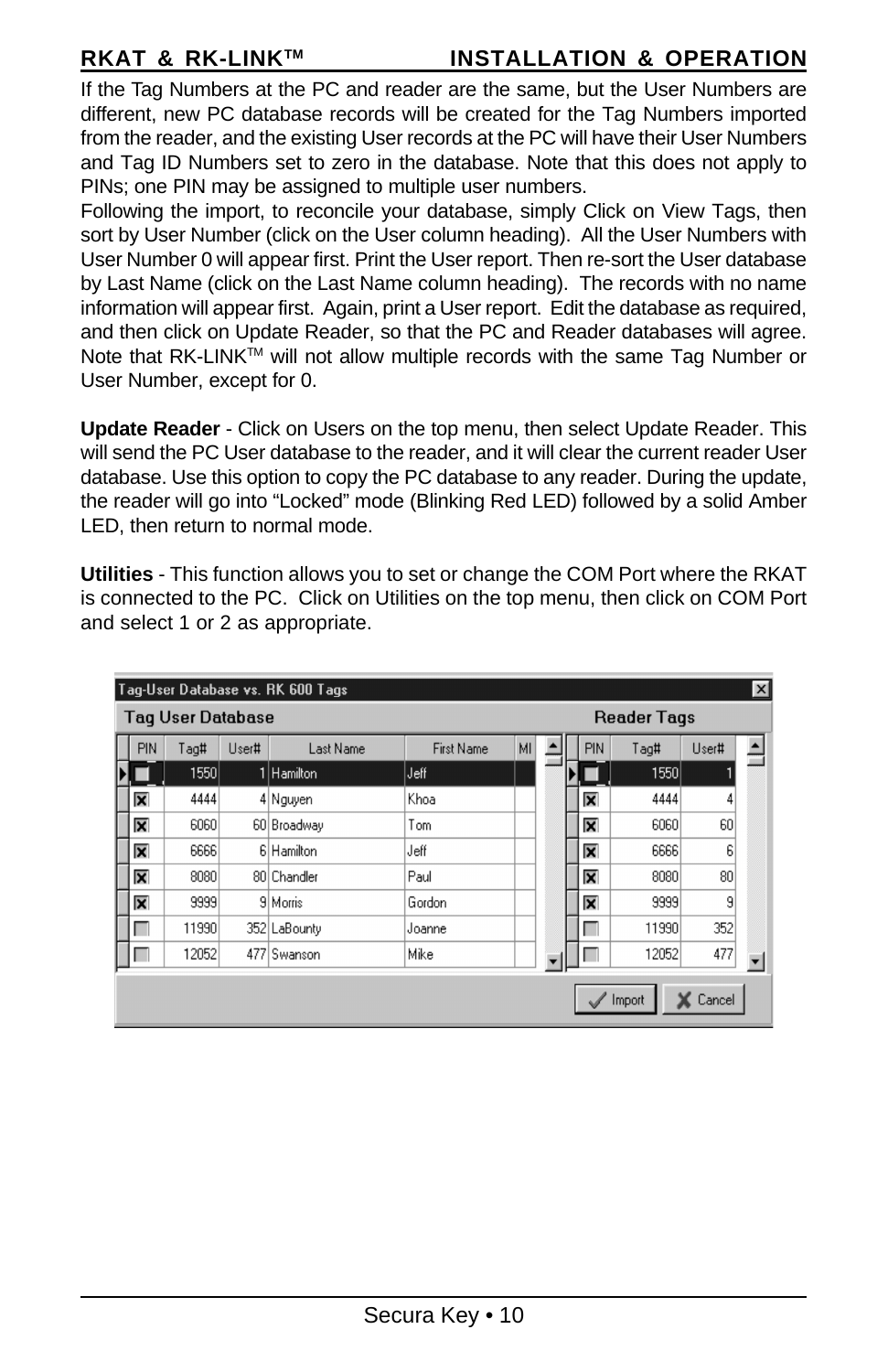# **How Do I?**

**Validate (Add) keytags / PINS?** Click on View/Modify Tags, Click on Insert User. Fill in the User Name and Tag Number. If entering a PIN, click on the PIN check box. RK-LINK will automatically select the next available User Number, but you can select a different User Number. Click on Save to save the new record at the PC, then Click on Send to transmit the data to the reader.

**Void (delete) a Key Tag / PIN?** Click on View/Modify Tags, click on the User you want to delete, then click on Delete User. Click OK at the confirmation prompt. Click on Send to transmit the data to the reader.

**View Audit Trail (Transaction History)?** Click on View Transactions to display Audit Trail data. You can use the Navigation Buttons, scroll bar or Page Up and Page Down keys to move through the transaction history database.

**Print Audit Trail (Transaction History)?** Click on View Transactions to display Audit Trail data. Then click on the Print button to display the Report Destination window and click on Print.

**Set the Time and Date at the Reader?** Click on the View/Set Reader Time and Date button to open the Time and Date window. Click on Edit, set Time and Date, then click on Send. Click on the Close button to exit.

**Set the Door Open Relay (Latch) Time?** Click on View/Modify Reader Configuration to display the RK600 Configuration window. Click on Edit, set the Relay Time, then click on Send. Click on the Close button to exit.

**Enter A New Reader ID (Name) for the RK600?** Click on View/Modify Reader Configuration to display the RK600 Configuration window. Click on Edit, type in a new Reader ID, then click on Send. Click on the Close button to exit.

**View Transactions Stored at the Reader?** Click on View/Modify Reader Configuration to display the RK600 configuration window. Click on the Transactions tab, then click on the View All button. Click on the Close button to exit.

**Upload Transactions from the Reader to the PC?** This is done automatically every time you start the RK-LINK™ program. Subsequently, when you restart the program, RK-LINK<sup>™</sup> uploads only the latest transactions, preventing duplicate records in the transaction history database.

**Open the Controlled Door / Gate from the PC?** Click on the Open the Door Now button to activate the latch relay for the programmed relay time.

**Unlock the Controlled Door / Gate Indefinitely from the PC?** Click on the Unlock the Door Now button to place the unit in Unlocked Mode, continuously activating the latch relay.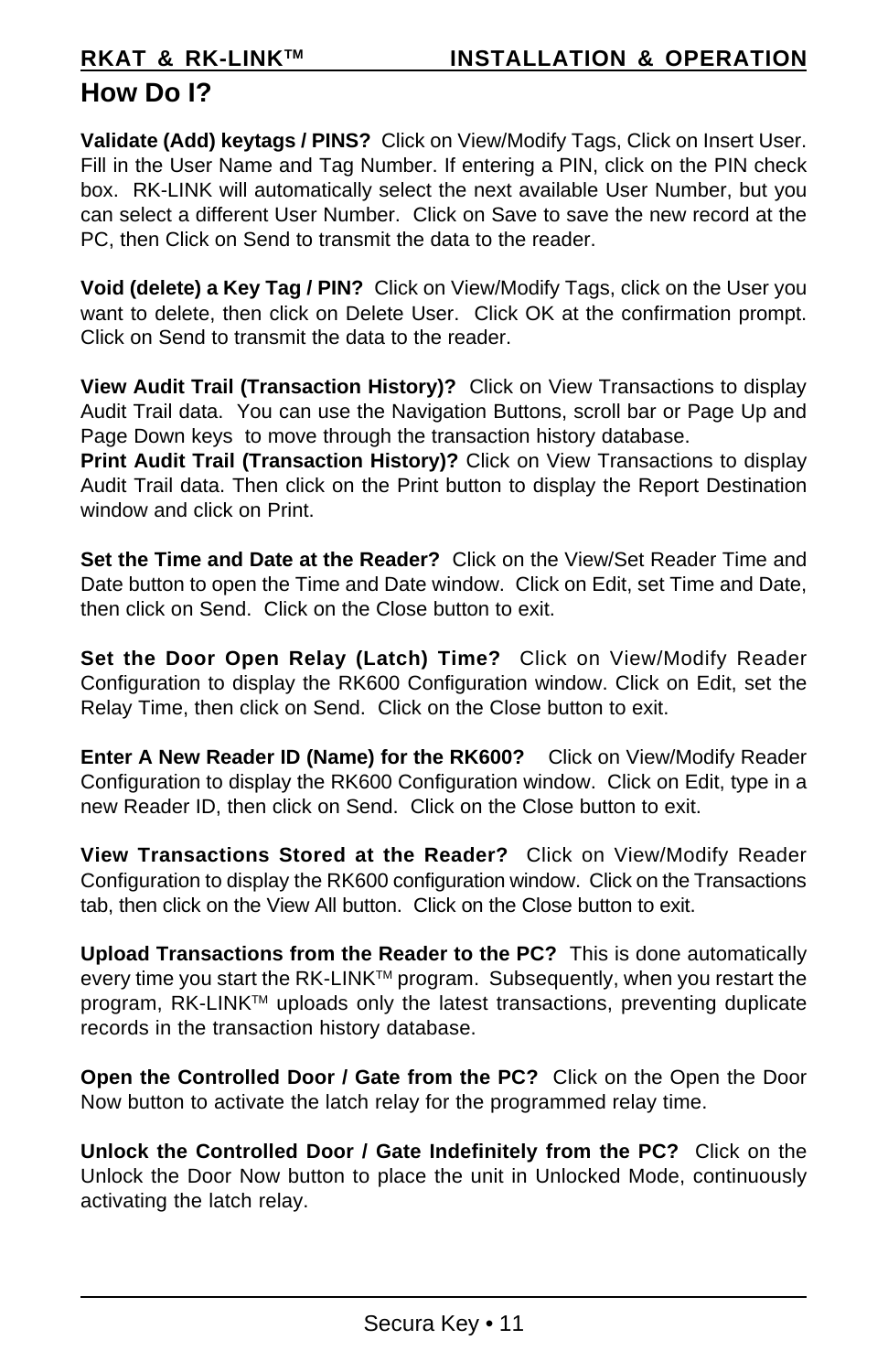**Lock the Controlled Door and Disable the Reader from the PC?** Click on the Lock the Door Now button to place the unit in Locked Mode, disabling the reader and deactivating the latch relay.

**Return the Reader to Normal Status after Setting to Unlock / Lock Mode?** Click on the Return Door to Normal button.

**Void a User without Removing Personal Information from the Database?** Click on View / Modify Tags, then click on the desired User record. Click on the Void User button (this will set the User Number to 0) click on Save, then click on Send to transmit the changes to the reader. The user's name and personal information will remain in the PC database, but the Tag and User Numbers will be deleted from the reader. When the voided tag is used, the User's name will display in the transaction history.

**Delete Transaction History Database from the PC?** Click on View Transactions to display the transaction history. Click on the Erase button, then click OK at the confirmation prompt.

**Print a History Report for One Tag /PIN User?** Click on View Transactions, then click on Filter to display the Transaction Filter Control Window, click on Single User, then click on Select. You can scroll through the list of user names or you can type in a name for which to search. Click on the desired name, then click OK to close the search window. Make any other appropriate selections on the Transaction Filter Control Window, then click on OK. The selected records are now displayed. Click on Print Button to display the Report Destination Window. You can preview the report by sending it to the screen, or just click on Print to send the report to the printer.

**Print a History Report for a Specific Time Period?** Click on View Transactions, then click on Filter to display the Transaction Filter Control Window, then click on View From Dates - Events On and enter the starting date, then click on View Through Dates - Events On and enter the ending date for the report. To include only transactions occurring during a specific range of hours, click on Daily Time - Time Range and specify the beginning and ending hours.

Make any other appropriate selections on the Transaction Filter Control Window, then click on OK. The selected records are now displayed. Click on Print Button to display the Report Destination Window. You can preview the report by sending it to the screen, or just click on Print to send the report to the printer.

**Remove Filtering from the Transaction Viewer?** Click on Filter to display the Transaction Filter Control Window, click Defaults, then Click OK.

**Program Multiple RK600s?** Install an RKAT Audit Trail Module permanently in each reader. If all RK600's will be programmed alike, just connect to each reader and do programming and transaction upload in the normal manner. You can program a unique reader name in each reader, so that you can recognize where a transaction occurred when viewing history. You will also want to make all reader passwords alike for convenience.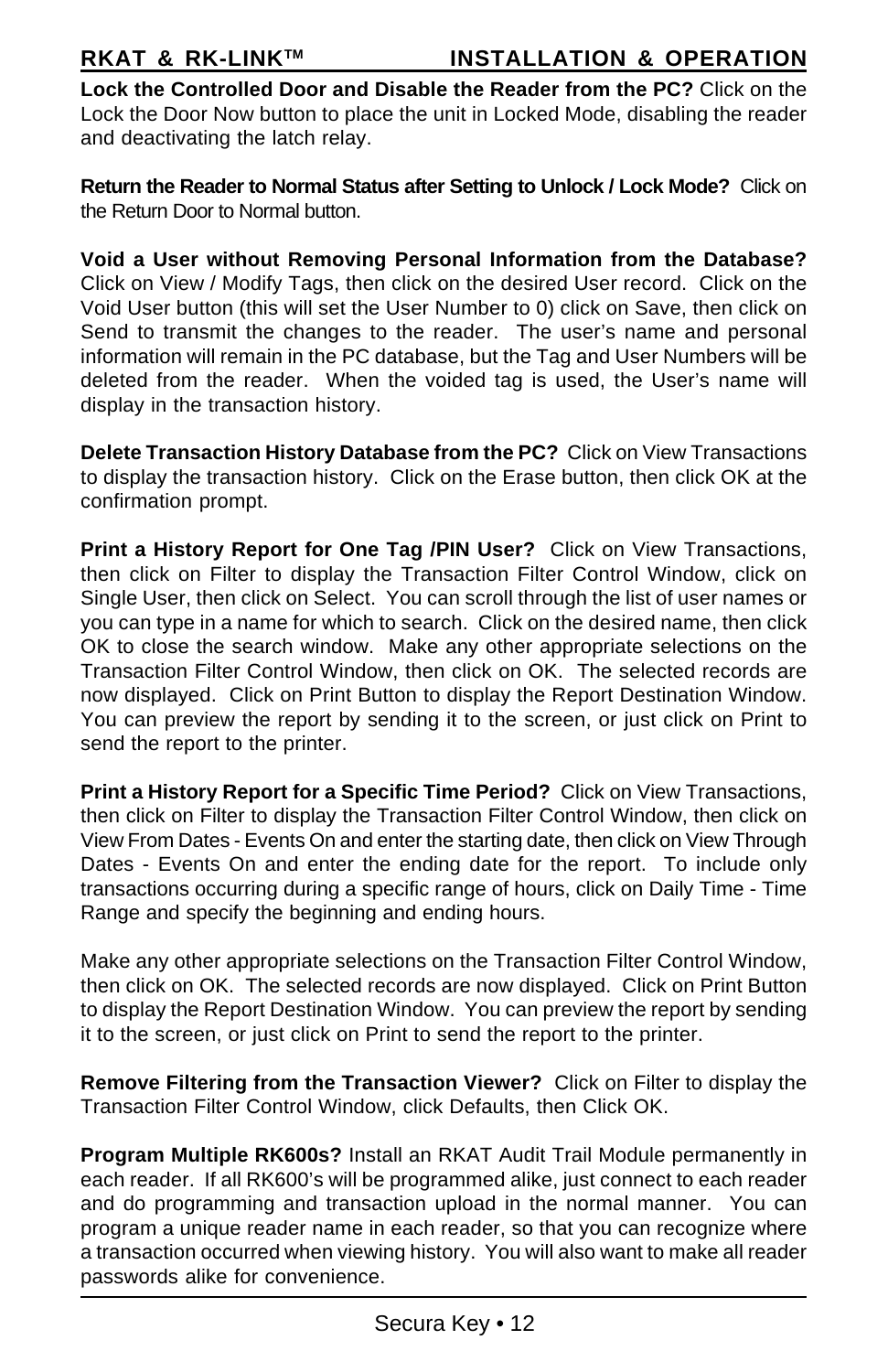### **RKAT & RK-LINK™ INSTALLATION & OPERATION**

If each RK600 will be programmed differently (especially if different sets of keytags are used), install **multiple copies** of RK-LINK™ on your PC. You must install each copy in a different directory, and it is recommended that you edit the shortcut name on your Windows® desktop, so that you can distinguish between copies. When installing the software, you are prompted to "Choose Destination Location". Click on the Browse button and select/create a new directory for each copy of RK-LINK™. You must be certain to access each reader with the corresponding copy of  $RK-LINK^{m}$ , or you may download a database to the wrong reader.

Database backups are highly recommended if you will be using multiple copies of RK-LINKTM.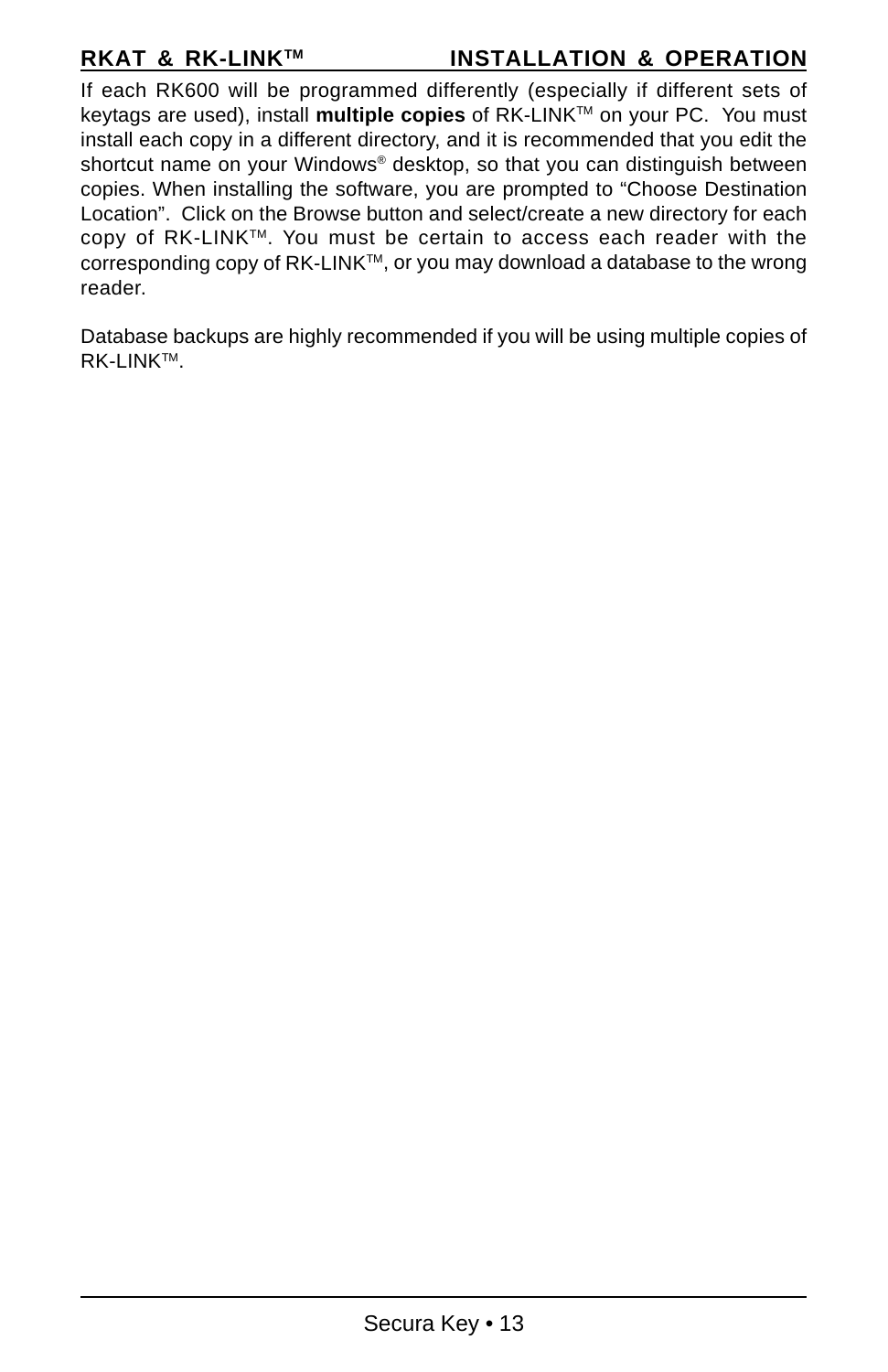# **Quick Start Steps for RK-LINKTM**

**Requirements** - Windows® 95/98 or Windows NT® 4.0 or later, 16MB RAM, 20- 30MB Hard Disk, 486 or better processor, Serial COM Port capable of 19.2K Baud. RKAT Module must be installed at the RK600 and connected to a PC COM port (COM 1 or COM 2). RK600 must have firmware version 4.5 or 5.5 or greater. A "Reader Version Incompatible" message is displayed if your RK600 has earlier firmware; you can download Version 1.X from the Secura Key website, at www.securakey.com.

**Installation** - Install Disk 1 in the floppy drive. Click on Start, Run and type a:\setup.exe. Follow the installation prompts and insert Disk 2 when prompted. Start the program from Windows Explorer, or create a shortcut on your Windows desktop. If you see a "Device already open" error message, click OK, then when the program starts, change COM ports by clicking on Utilities, then COM Port and select a new COM port.

**Log In Password** - A Log In password is not required. However, if you want to specify a Log In password, click on File on the top menu, then click on RK- $LINK^{TM}$  Password to display the Change Password window. The first time you change a password, leave the current password field blank, and enter and reconfirm the new password in the appropriate fields. Click OK to exit. Note: Password entry is case-sensitive.

**Toolbar Buttons** - All instructions are based on using the toolbar buttons. You can use the mouse to hold the cursor over a button to learn its name or function.

**Set Reader Time and Date** - Click on View/Set Reader Time and Date button to view the Reader Time and Date window. Click on Edit, enter time in 24-hour Military format; date in US format, mm/dd/yy, then click on Send. Click on Close to exit.

**Set Relay Time - Factory default setting is 1 second. To change, click on View/** Modify Reader Configuration button to display the RK600 Configuration window. Click on Edit, enter the Relay Time  $(1-30$  Seconds, or  $0 = 0.25$  second pulse) then click on Send. Click on Close to exit.

**Adding Key Tags / PIN Codes to a New System** - Click on View/Modify Tags button, click on Insert User, enter data into fields (User Number and Tag Number are required) click on Save (to save data at the PC). Click on the PIN check box if adding a PIN code instead of a tag. PIN codes are limited to four digits. Repeat these steps for each tag. When all tags are entered, click on Send (to send User data to the reader database).

**Adding RK-LINKTM to an Existing System** - Use this procedure if Key Tags / PINs are already programmed into the RK600, using the reader's programming keypad. Click on View/Modify Tags. On the top menu, click on Users, then select Import Tags. Display shows both PC and reader databases side-by side for comparison (PC database is empty when RK-LINK**TM** is newly installed). View tag data — if correct, click on Import to copy the Reader User database into the PC